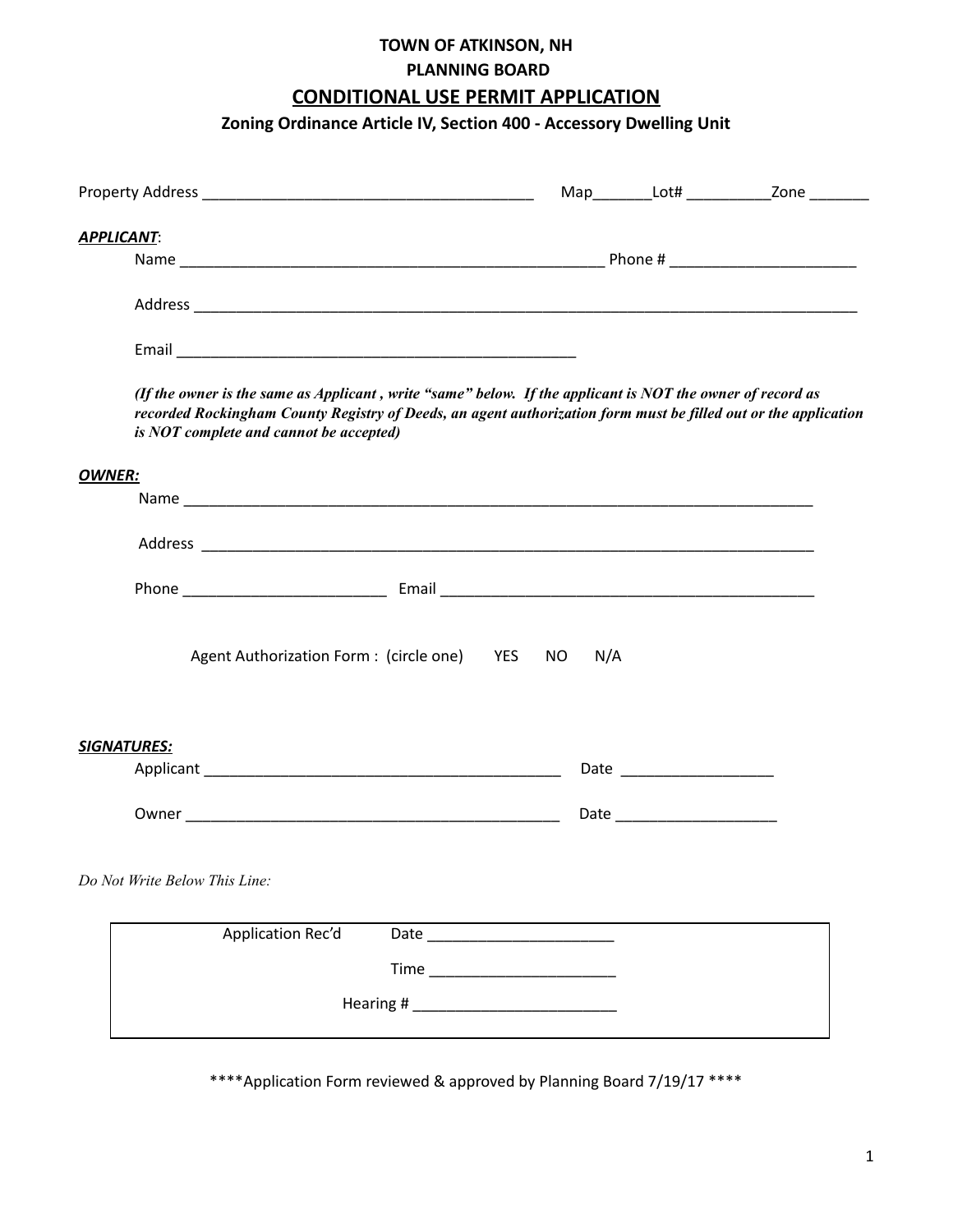**I/We wish to apply for a Conditional Use Permit from the Planning Board, as defined in the Town of Atkinson** 

\_\_\_\_\_\_\_\_\_\_\_\_\_\_\_\_\_\_\_\_\_\_\_\_\_\_\_\_\_\_\_\_\_\_\_\_\_\_\_\_\_\_\_\_\_\_\_\_\_\_\_\_\_\_\_\_\_\_\_\_\_\_\_\_\_\_\_\_\_\_\_\_\_\_\_\_\_\_\_\_\_\_\_\_\_\_\_\_\_\_\_\_\_

\_\_\_\_\_\_\_\_\_\_\_\_\_\_\_\_\_\_\_\_\_\_\_\_\_\_\_\_\_\_\_\_\_\_\_\_\_\_\_\_\_\_\_\_\_\_\_\_\_\_\_\_\_\_\_\_\_\_\_\_\_\_\_\_\_\_\_\_\_\_\_\_\_\_\_\_\_\_\_\_\_\_\_\_\_\_\_\_\_\_\_\_\_

\_\_\_\_\_\_\_\_\_\_\_\_\_\_\_\_\_\_\_\_\_\_\_\_\_\_\_\_\_\_\_\_\_\_\_\_\_\_\_\_\_\_\_\_\_\_\_\_\_\_\_\_\_\_\_\_\_\_\_\_\_\_\_\_\_\_\_\_\_\_\_\_\_\_\_\_\_\_\_\_\_\_\_\_\_\_\_\_\_\_\_\_\_

\_\_\_\_\_\_\_\_\_\_\_\_\_\_\_\_\_\_\_\_\_\_\_\_\_\_\_\_\_\_\_\_\_\_\_\_\_\_\_\_\_\_\_\_\_\_\_\_\_\_\_\_\_\_\_\_\_\_\_\_\_\_\_\_\_\_\_\_\_\_\_\_\_\_\_\_\_\_\_\_\_\_\_\_\_\_\_\_\_\_\_\_\_

**Zoning Ordinance under Article IV, Section 460 Accessory Dwelling Units to allow:**

**The applicant must respond below to each of the following Conditional Use Permit criteria. Please attach required materials and use an additional page for your responses, if necessary.**

a. The accessory dwelling unit shall be subject to the standards and conditions as set forth in the Town of Atkinson Zoning Ordinance (e.g. lot/dimensional requirements, environmental/other setbacks).

*\_\_\_\_\_\_ Initial*

b. No more than one accessory dwelling unit shall be allowed per single-family dwelling. The accessory living unit shall be within or attached to the single-family dwelling and shall not be permitted within detached accessory structures located on the same lot as the single-family dwelling.

*\_\_\_\_\_\_Initial* 

*ADU Attached to Existing/New Single-Family Residence \_\_\_\_\_* 

*ADU Within Existing Single-Family Residence \_\_\_\_\_*

c. The combination of a single-family dwelling and accessory dwelling unit shall not be converted to a condominium or any other form of legal ownership distinct from the ownership of the existing singlefamily dwelling.

*\_\_\_\_\_\_ Initial*

d. The single-family dwelling unit or the accessory dwelling unit shall be owner-occupied, and both dwelling units shall remain in common ownership by the primary resident.

*\_\_\_\_\_\_ Initial*

e. Accessory dwelling units will not be allowed as part of duplex housing or multi-family housing.

*\_\_\_\_\_\_ Initial*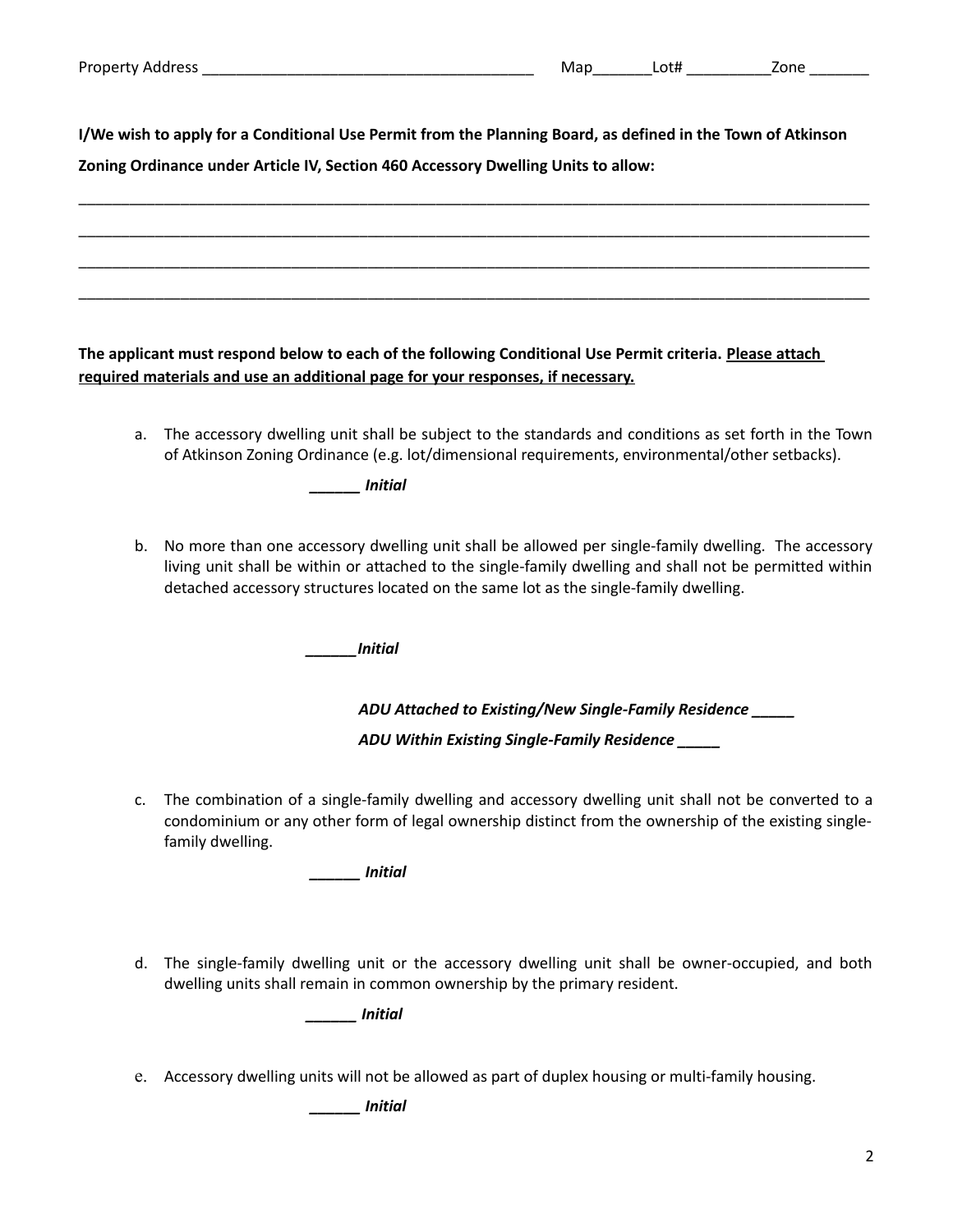| Property<br>address<br>. . | W. | $\sim$ + $\sim$ | nne |
|----------------------------|----|-----------------|-----|
|----------------------------|----|-----------------|-----|

**f.** The accessory dwelling unit, and any related changes to the property, shall be designed so that the appearance remains that of a single-family residence and is consistent with the single-family character of other residences in the neighborhood**.** 

*\_\_\_\_\_\_ Initial* 

*Provide photographs of the existing residence and the surrounding property, and/or new construction drawings (if proposed).*

**g.** The accessory dwelling unit shall have convenient and direct access to the principal dwelling unit through an interior door between the principal dwelling and accessory dwelling unit. The accessory dwelling unit shall have independent means of ingress and egress**.**

*\_\_\_\_\_\_ Initial* 

| Provide photographs of existing residence and/or new construction drawings showing locations of |  |  |  |
|-------------------------------------------------------------------------------------------------|--|--|--|
| interior and exterior doors for the ADU.                                                        |  |  |  |

h. The accessory dwelling unit shall be no more than 1,000 square feet in size, and shall be clearly accessory to the principal dwelling unit. The accessory dwelling unit shall have no more than 2 bedrooms**.** 

*\_\_\_\_\_\_ Initial* 

*Square footage of ADU living space \_\_\_\_\_\_\_\_\_\_\_\_\_\_\_\_\_\_* 

 *Number of bedrooms in ADU \_\_\_\_\_\_\_\_\_\_*

i. Two parking spaces shall be provided for the accessory dwelling unit.

*\_\_\_\_\_\_ Initial* 

### *Provide photographs or site plan/drawings of parking for the existing residence and 2 ADU parking spaces.*

j. Any and all construction shall be in accordance with the building standards of the Town of Atkinson in effect at the time of construction. A Building Permit and Certificate of Use & Occupancy signed by the Building Inspector shall be obtained for all ADUs.

*\_\_\_\_\_\_ Initial*